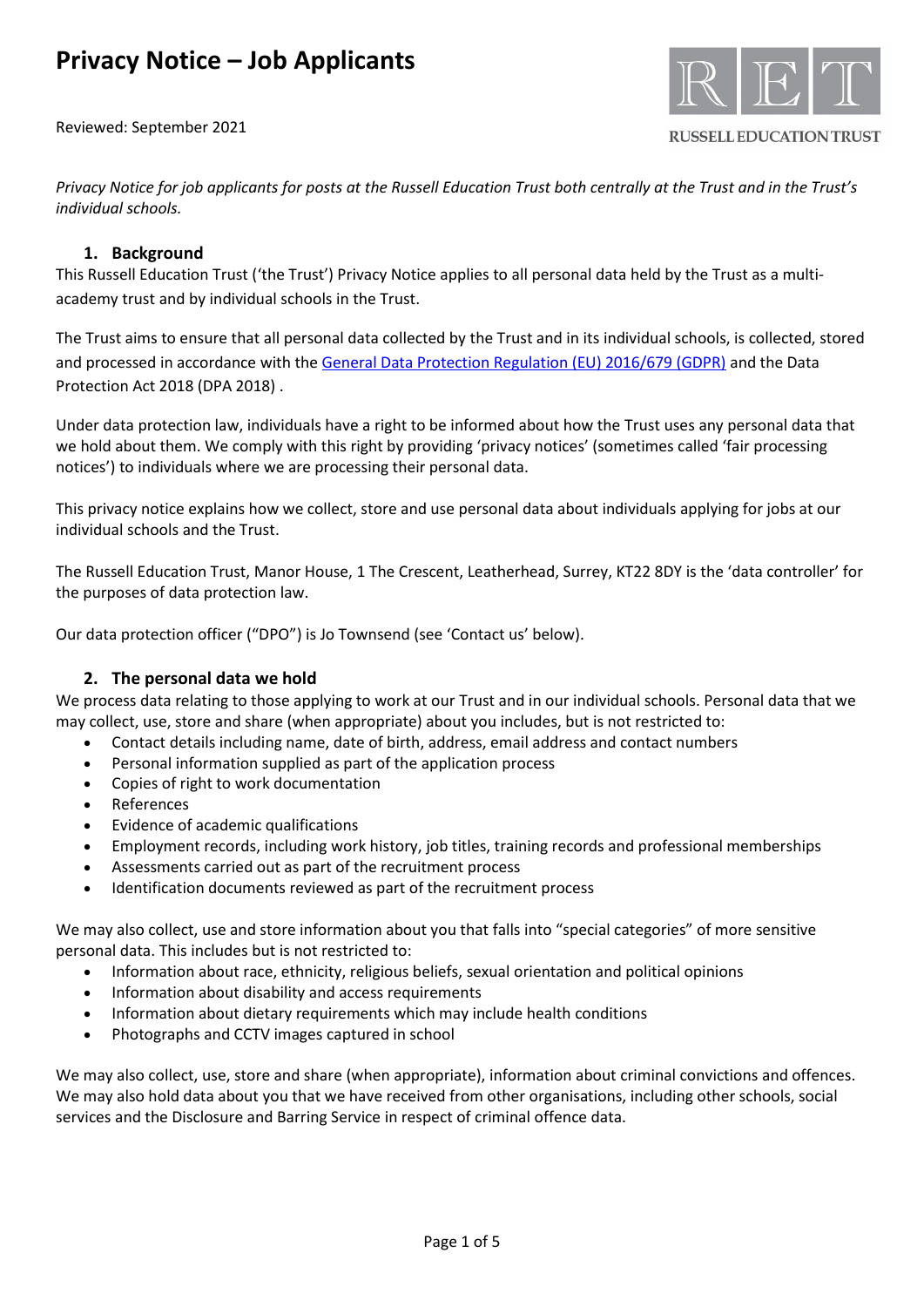Reviewed: September 2021



#### **RUSSELL EDUCATION TRUST**

## **3. Why we use this data**

The purpose of processing this data is to aid the recruitment process by:

- Enabling us to establish relevant experience and qualifications
- Facilitating safe recruitment, as part of our safeguarding obligations towards students
- Enabling equalities monitoring
- Ensuring your health and safety and the safety of others whilst attending the Trust's offices or one of our school sites
- Ensuring that appropriate access and catering arrangements can be provided for candidates who require them

### **3.1 Use of your personal data in automated decision making and profiling**

We do not currently process any personal data through automated decision making or profiling. If this changes in future, we will amend any relevant privacy notices in order to explain the processing to you, including your right to object to it.

## **4. Our lawful basis for using this data**

Our lawful bases for processing your personal data for the purposes listed in section 3 above are as follows:

- Processing is necessary to enter into a contract with you or because we have asked you to take specific steps before we enter into a contract with you
- To comply with a legal obligation e.g. we must check an applicant's entitlement to work in the UK before employment starts; safer recruitment procedures in schools require appropriate checks to be made on people who work with children
- Carry out a task in the public interest or for official purposes by the Trust or its individual schools
- You have given us explicit and specific consent to use it in a certain way
- Where it is necessary for our legitimate interests (or those of a third party) and your interests, rights and freedoms do not override those interests e.g. to inform the recruitment process, assess and confirm a candidate's suitability for employment and decide to whom to offer a job
- To protect an individual's vital interests (i.e. protect your life or someone else's life) such as in a medical emergency during the recruitment process

Where you have provided us with consent to use your data, you may withdraw this consent at any time. We will make this clear when requesting your consent, and explain how you go about withdrawing consent if you wish to do so.

### **4.1 Our basis for using special category data**

For 'special category' data, we only collect and use it when we have both a lawful basis, as set out above, and one of the conditions for processing as set out in data protection law including:

- We need to perform our obligations or exercise our rights in relation to employment and the safeguarding of your fundamental rights.
- We need to protect an individual's vital interests (i.e. protect your life or someone else's life), in situations where you're physically or legally incapable of giving consent
- The data concerned has already been made manifestly public by you
- We have obtained your explicit consent to use your personal data in a certain way
- We need to process it for the establishment, exercise or defence of legal claims
- We need to use it for health or social care purposes and it is used by or under the direction of a professional obliged to confidentiality under the law
- We need to process it for public health reasons, and the processing is done by, or under the direction of, a health professional or by any other person obliged to confidentiality under law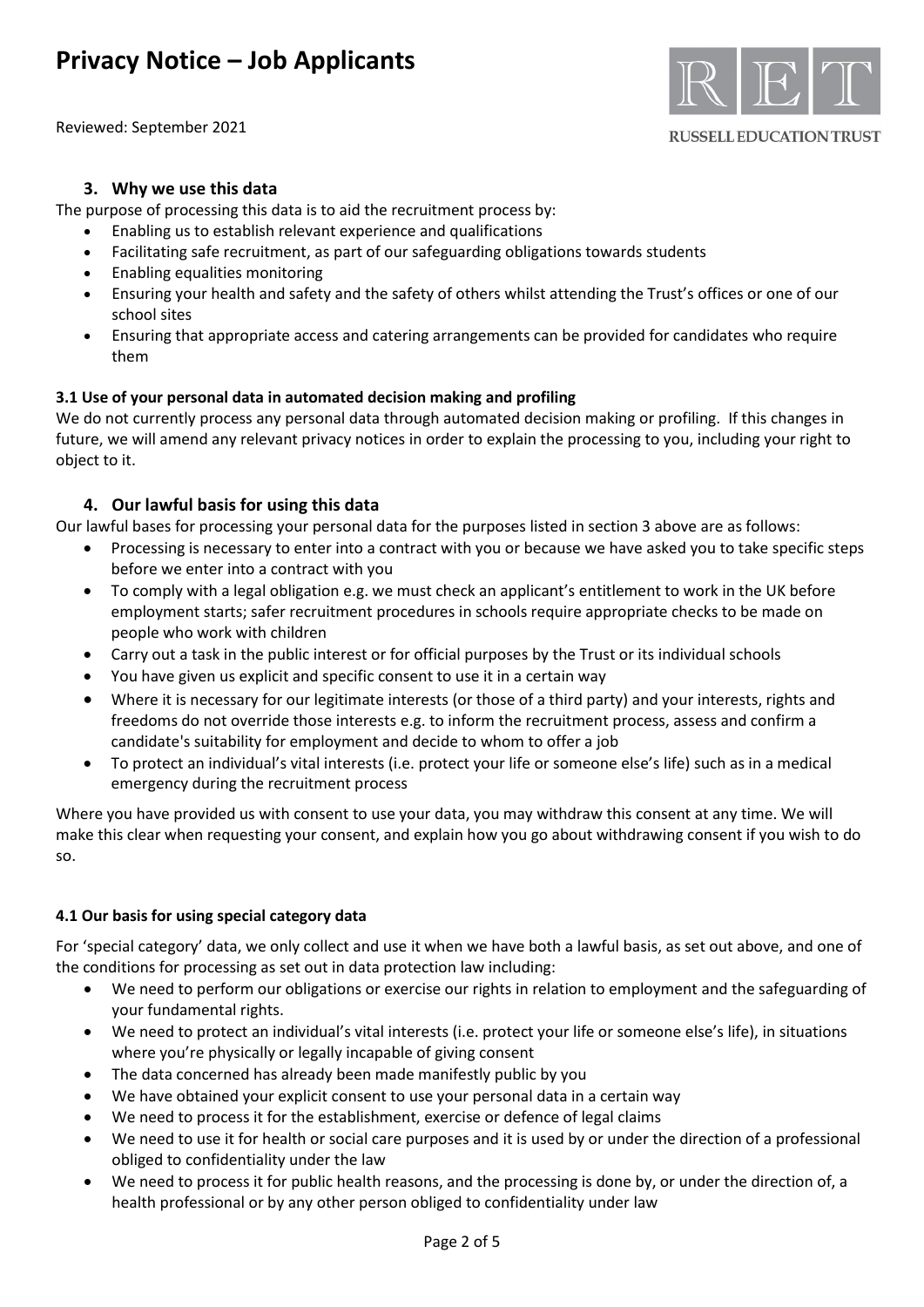Reviewed: September 2021



#### **RUSSELL EDUCATION TRUST**

- We need to process it for archiving or for statistical purposes, and the processing is in the public interest.
- In addition, we rely on the processing condition at Schedule 1 part 1 paragraph 1 of the Data Protection Act 2018. This relates to the processing of special category data for employment purposes.

### **4.2 Criminal convictions and offences**

For some roles, we are obliged to seek information about criminal convictions and offences. Where we seek this information, it does so because it is necessary to carry out our obligations and exercise specific rights in relation to employment.

We may only use information relating to criminal convictions where the law allows us to do so. This will usually be where it is necessary to carry out our legal obligations in relation to safer recruitment of staff. We will only collect information about criminal convictions if it is appropriate given the nature of the role and where we are legally able to do so in accordance with one of the lawful bases listed at 4) above. Additionally, we rely on the processing conditions set out at Schedule 1 of the Data Protection Act 2018.

## **5. Collecting this information**

While the majority of the information we collect from you is mandatory, there is some information that you can choose whether or not to provide to us.

Whenever we seek to collect information from you, we make it clear whether you must provide this information (and if so, what the possible consequences are of not complying), or whether you have a choice.

Most of the data we hold about you will come from you, but we may also hold data about you from third parties, including:

- Local authorities
- Government departments or agencies such as the Disclosure and Barring Service
- Previous employers
- Police forces, courts or tribunals

### **6. How we store this data**

We keep personal information about you during the recruitment process. We may also keep it beyond this if it is necessary. Our Data Retention Schedule sets out how long we keep information about applicants, which you can request from the Trust.

If your application is unsuccessful, the school may keep your personal data on file in case there are future employment opportunities for which you may be suited. The school will ask for your consent before it keeps your data for this purpose and you are free to withdraw your consent at any time.

We have security measures in place to prevent your personal information from being accidently lost, used or accessed in an unauthorised way, altered or disclosed.

We will dispose of personal data securely when we no longer need it.

### **7. Who we share your data with:**

We do not share information about you with any third party without your consent unless the law and our policies allow us to do so.

Where it is legally required, or necessary (and it complies with data protection law), we may share personal information about you with: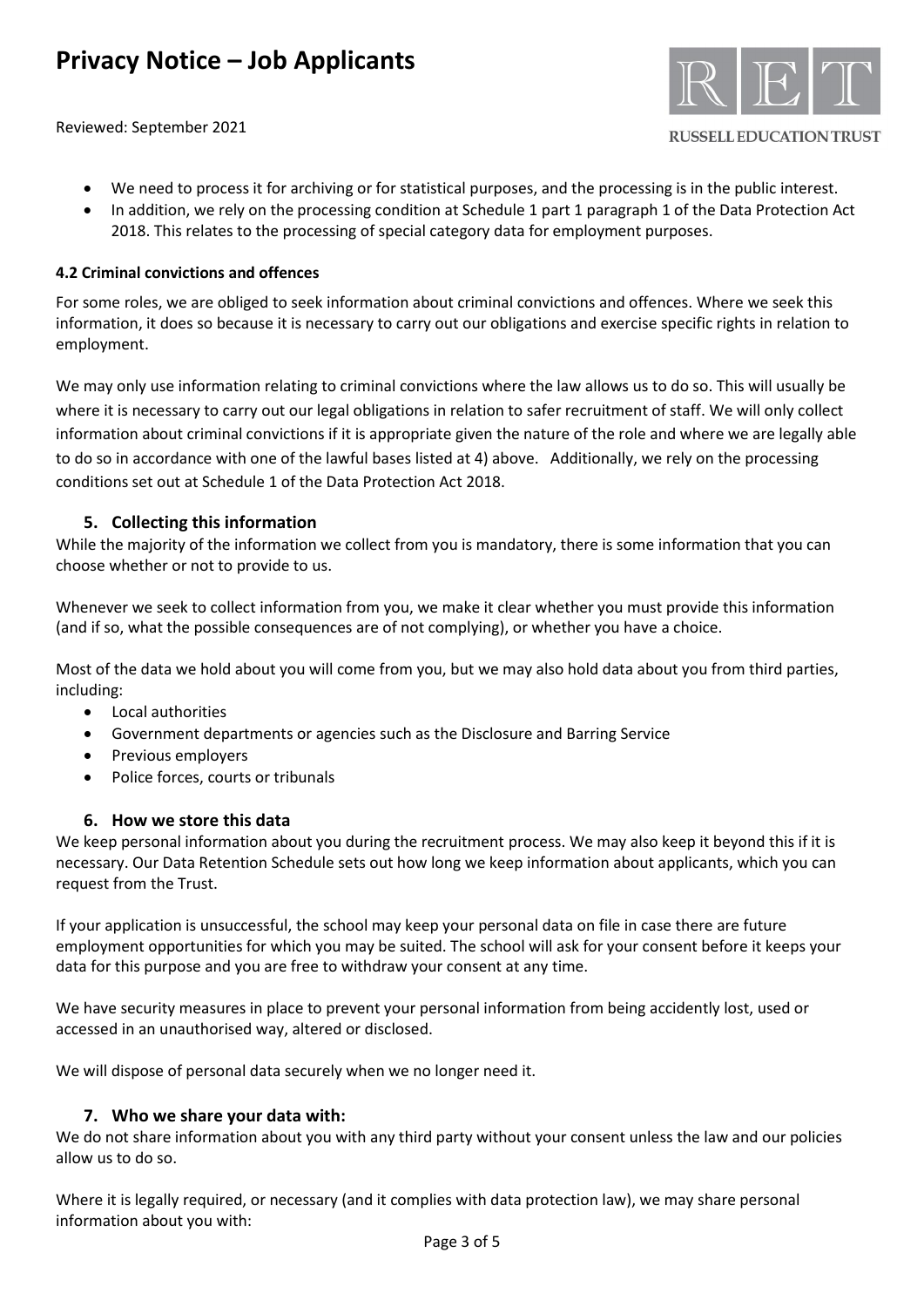Reviewed: September 2021



#### **RUSSELL EDUCATION TRUST**

- Local authorities to meet our legal obligations and to share certain information, such as safeguarding concerns
- Government department and agencies, such as the Department of Education, the Education Skills Funding Agency and the Regional Schools Commissioner
- Our regulator, Ofsted, to meet our obligations under the legislative framework for the monitoring and evaluation and assessment of schools
- Suppliers and service providers to enable them to provide the service we have contracted them for, such as HR, recruitment and IT support
- Employment and recruitment agencies
- Professional advisers and consultants such as our lawyers in the defence of legal claims
- Other Russell Education Trust schools and centrally employed staff to support the effective management and operation of the Trust, for example to facilitate benchmarking exercises or support recruitment processes
- Police forces, courts and tribunals to meet our obligations to share certain information in accordance with legislation
- Our internal and external auditors
- Health authorities e.g. where necessary, sharing your details with NHS Test and Trace/Public Health England, in relation to Coronavirus (Covid 19).

## **7.1 Transferring data internationally**

We do not routinely transfer staff personal data overseas but when this is necessary we ensure that we have the appropriate safeguards in place.

Where we transfer personal data to a country or territory outside the European Economic Area, we will do so in accordance with data protection law.

## **8. Your rights**

### **8.1 How to access the personal information we hold about you**

You have a right to make a 'subject access request' to gain access to personal information that the Trust and its individual schools hold about you.

If you make a subject access request, and if we do hold information about you, we will:

- Give you a description of it
- Tell you why we are holding and processing it, and how long we will keep it for
- Explain where we got it from, if not from you
- Tell you who it has been, or will be, shared with
- Let you know whether any automated decision-making is being applied to the data, and any consequences of this
- Give you a copy of the information in an intelligible form

You may also have a right for your personal information to be transmitted electronically to another organisation in certain circumstances.

If you would like to make a request please contact us (see 'contact us' below).

### **8.2 Your other rights regarding your data**

Under data protection law, individuals have certain rights regarding how their personal data is used and kept safe. You have the right to:

- Object to the use of your personal data
- Prevent your data being used to send direct marketing